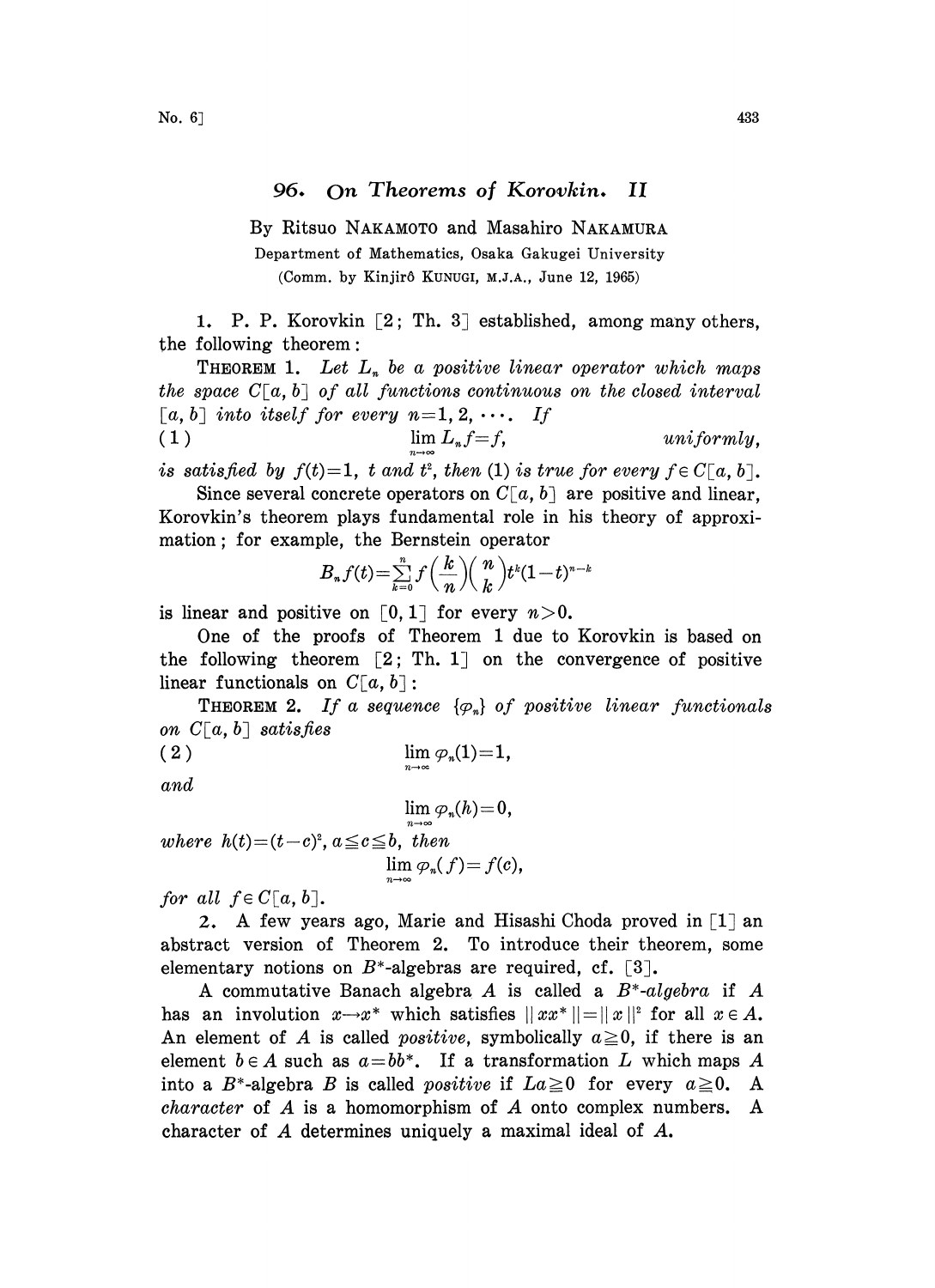THEOREM 3. Let A be <sup>a</sup> commutative B\*-algebra with the identity, M <sup>a</sup> principal maximal ideal generated by an element <sup>a</sup> of A, and  $\chi$  the character corresponding to M. If a sequence  $\sigma_n$ of positive linear functionals of A satisfies (2) and

( 3 ) lim  $\sigma_n(|a|^2)=0$ ,

then  $\sigma_n$  converges weakly\* to  $\chi$ :<br>(4)  $\lim \sigma_n(x)$  $\lim \sigma_n(x) = \chi(x),$ 

for all  $x \in A$ .

Since  $C[a, b]$  is a B<sup>\*</sup>-algebra with the identity, since  $\gamma(f) = f(c)$ determines a maximal ideal  $M$  of all continuous functions vanishing at c, and since M is generated by  $a(t)=t-c$ , Theorem 3 implies Theorem 2.

In the present short note, an abstract formulation of Korovkin's Theorem 1 will be given in a manner corresponding to Theorem 3.

3. An abstract version of Korovkin's Theorem 1 is the following

**THEOREM** 4. Let A be a commutative  $B^*$ -algebra with the *identity* such that every maximal ideal is principal, and let  $a_1, a_2$ ,  $\ldots, a_n$  be a set of elements of A which satisfies the following property: For a given maximal ideal  $M$  of  $A$ , there exists an element g of A such that g generates M and  $|g|^2 = gg^*$  is expressible

as a linear combination of 
$$
a_1, a_2, \dots, a_n
$$
, i.e.,  
\n
$$
|g|^2 = \alpha_1 a_1 + \alpha_2 a_2 + \dots + \alpha_n a_n
$$
\nIf a sequence  $L_m$  of linear operators satisfies  
\n(i)  $L_m$  maps A into itself,  
\n(ii)  $L_m$  is positive,  
\nand  
\n(iii)  $\lim_{m \to \infty} L_m a_i = a_i$ , for  $i = 0,1,2, \dots, n$ ,

where  $a_0=1$ , then

$$
(5) \qquad \qquad \lim_{m \to \infty} L_m a = a,
$$

for all  $a \in A$ .

When  $A=C[a, b]$ , then the requirements of the theorem are satisfied for

 $g=t-c$ ,  $a_1=1$ ,  $a_2=t$ , and  $a_3=t^2$ . Hence Theorem 4 implies Theorem l.

4. The proof of Theorem 4 is a verbal version of the second proof of Theorem 1 due to Korovkin.

Suppose the contrary that  $(5)$  fails for an element a of A. Then there exists a sequence  $\{\chi_k\}$  of characters of A for which  $(6)$  $|\chi_k(L_{n,\alpha})-\chi_k(a)|\geq \varepsilon>0,$ 

where  $n_1 < n_2 < \cdots$ . Since a bounded set of the conjugate space of